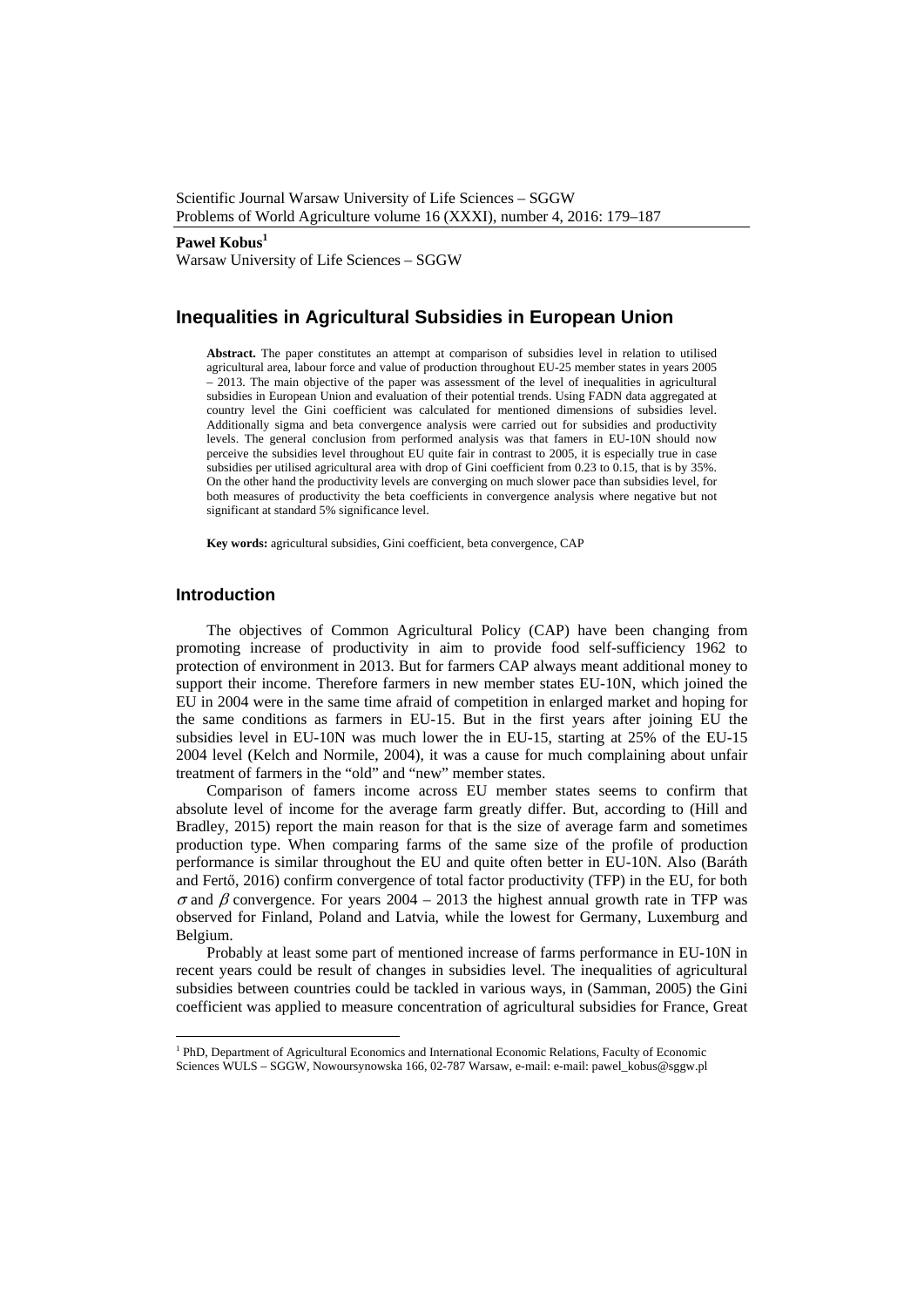Britain, the European Union and the United States in traditional way, that is comparing number of farm with amount of subsidies they receive. While this is formally correct in case of subsidies obtained results are actually in direct relation to inequalities of farms size. The more thorough analysis of mentioned inequalities requires comparison of subsidies at least in relation to utilised agricultural area, labour force and value of production.

This paper aims at assessment of the level of inequalities in agricultural subsidies in European Union and evaluation of their potential trends.

## **Data**

This analysis uses data from the Farm Accountancy Data Network (FADN). Samples from years 2005 – 2013 were aggregated at country level. Although, the data for FADN is collected according to the same methodology across all EU member states the minimal economic size of a "commercial" farm is different in specific countries, starting from 2000 EUR of standard output in Bulgaria and Romania, by 4000 EUR in most EU10 countries up to 25000 EUR in most West Europe countries (plus Slovakia), to accommodate for the different farm structures across EU.

Observations of the following variables were selected for each member state:

 $X_1$  – number of farms (SYS02);

 $X_2$  – average total utilised agricultural area of holding (SE02) [ha];

 $X_3$  – average total output (SE131) [EUR];

 $X_4$  – average total labour (SE425D) [AWU<sup>2</sup>];

 $X_5$  – average balance of subsidies and taxes (SE600) [EUR].

| Year | $X_1$   | $X_2$ | $X_3$ | $X_4$ | $X_5$ | $X_6$ | $X_7$ | $X_8$ | $X_{9}$ | $X_{10}$ |
|------|---------|-------|-------|-------|-------|-------|-------|-------|---------|----------|
| 2005 | 4044350 | 35.60 | 60734 | 1.66  | 10971 | 1972  | 34857 | 325   | 6408    | 18.55    |
| 2006 | 4064130 | 36.03 | 63226 | 1.63  | 12029 | 1982  | 36492 | 367   | 7069    | 20.56    |
| 2007 | 3858580 | 36.82 | 73494 | 1.65  | 12159 | 2314  | 41593 | 369   | 7006    | 17.53    |
| 2008 | 3816520 | 37.35 | 74173 | 1.65  | 12708 | 2279  | 42077 | 386   | 7364    | 18.69    |
| 2009 | 3660790 | 38.71 | 69122 | 1.64  | 13183 | 2017  | 38961 | 370   | 7573    | 21.49    |
| 2010 | 3704000 | 38.60 | 76799 | 1.61  | 13711 | 2184  | 43560 | 387   | 8077    | 20.73    |
| 2011 | 3703580 | 38.70 | 83219 | 1.61  | 13596 | 2313  | 47116 | 374   | 7986    | 18.75    |
| 2012 | 3782980 | 38.77 | 88238 | 1.60  | 13185 | 2439  | 49929 | 357   | 7712    | 17.10    |
| 2013 | 3770140 | 39.41 | 88232 | 1.58  | 13217 | 2384  | 50139 | 354   | 7785    | 17.44    |

Table 1. Average levels of observed variables for EU 25

Source: own calculations, based on FADN data.

 $\overline{a}$ 

Using the mentioned above variables five following variables used as a measures of productivity and subsidies level were calculated:

 $X_6$  – average total output per total utilised agricultural area  $(X_3/X_2)$  [EUR/ha];

 $X_7$  – average total output per AWU ( $X_3/X_4$ ) [EUR/AWU];

 $2$  AWU – annual work unit = full-time person equivalent.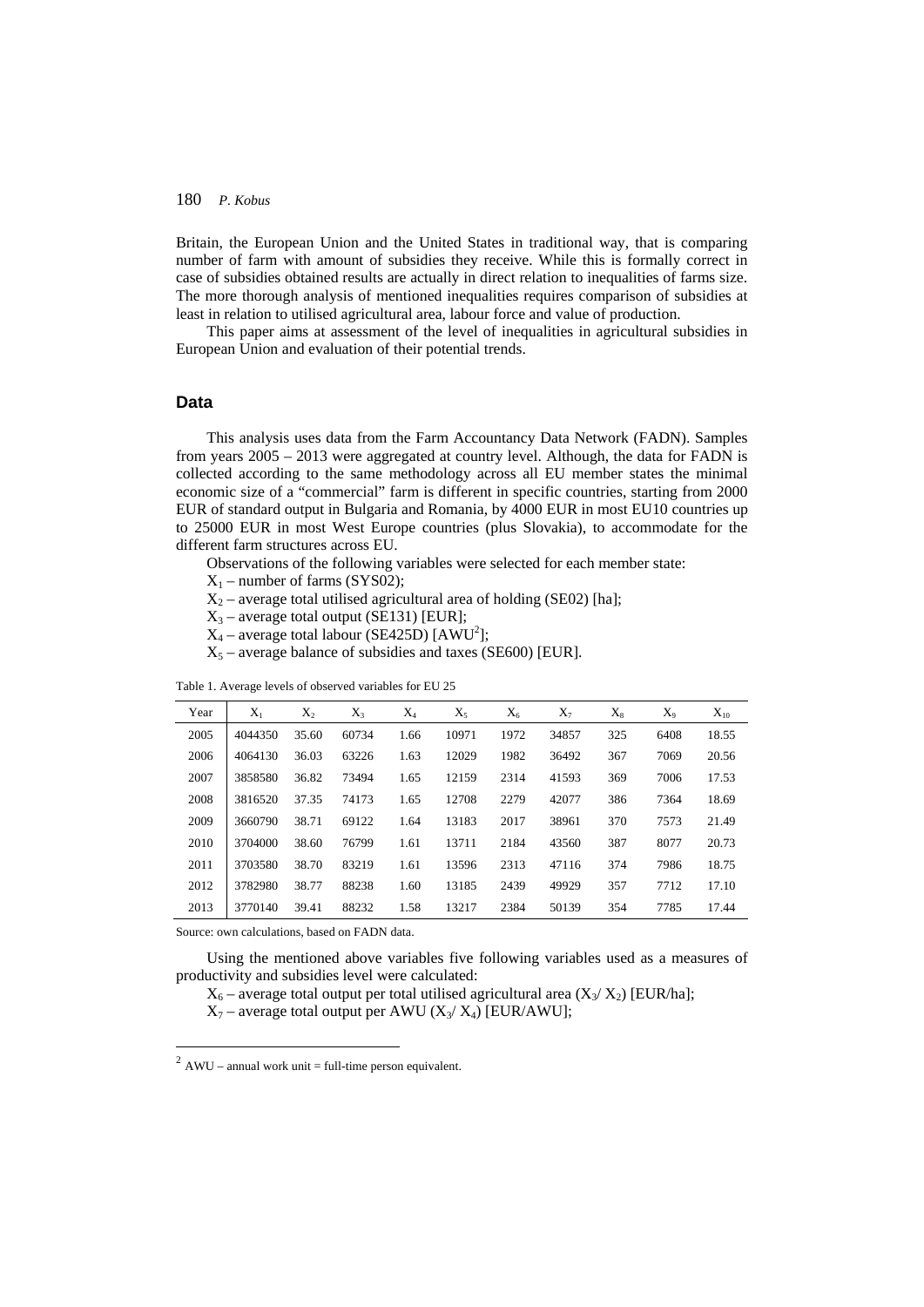$X_8$  – average balance of subsidies and taxes per total utilised agricultural area  $(X_5/X_2)$ [EUR/ha];

 $X_9$  – average balance of subsidies and taxes per AWU ( $X_5/X_4$ ) [EUR/AWU];

 $X_{10}$  – average balance of subsidies and taxes per total output  $(X_5/X_3)$  [%].

During analysed time period 3 countries joined EU, that is Bulgaria, Romania and Croatia. Those countries were excluded from the analysis to avoid concealing of possible trends. The number of farms  $(X_1)$  and average values for all other variables of remaining 25 member states are presented in table 1. Through observed 9 years on average farms in EU become significantly bigger, that is total utilised agricultural area of holding increased by 11% and value of total output by 45%. At the same time total number of AWU decreased by 11% and average level of subsidies per hectare increased by 9%.

### **Methods**

To evaluate the level of inequalities in agricultural subsidies following statistical measures were employed:

coefficient of variation:  $c_{\nu}$  $c_y = \frac{s}{y}$ , where *s* stands for estimator of standard deviation and

*y* for average.

 $\overline{a}$ 

Gini coefficient:  $G = 1 - \sum_{i=1}^{n} (x_i - x_{i-1})(y_i + y_{i-1})$  $1 - \sum_{i=1}^{k} (x_i - x_{i-1})(y_i + y_{i-1})$  $G = 1 - \sum_{i=1}^{n} (x_i - x_{i-1})(y_i + y_{i-1})$ , where  $x_i$  – accumulated share of

the values used as a denominator<sup>3</sup> and  $y_i$  – accumulated share of the values used as a numerator for the *i* country. Before calculation of Gini coefficient countries were arranged in ascending order according to quotient of shares used as nominator and denominator.

The evaluation of potential trends in subsidies inequality across EU member states the values of mentioned statistics were calculated for each year and additionally  $\sigma$  and  $\beta$ convergence was assessed. To estimate  $\sigma$  convergence estimator of standard deviation was calculated for each year. For and  $\beta$  convergence the modification of the original Baumol was used:

$$
\frac{1}{T}\log\left(\frac{y_{i,T}}{y_{i,0}}\right) = \alpha + \beta \log\left(y_{i,0}\right) + \varepsilon_i^4\tag{1}
$$

<sup>&</sup>lt;sup>3</sup> Originally Gini coefficient was used for assessment of income inequalities where the  $X_i$  – was accumulated

share of the population number and  $\mathcal{Y}_i$  – was accumulated share of total income. Consequently, the values used for the denominator calculation were just households numbers, and the values used for the numerator calculation were incomes.

<sup>&</sup>lt;sup>4</sup> The formulation used in formula (1) is typical to standard notation for linear models. However, in literate on the subject of convergence it is quite common to find slightly different formulation for example in (Young et al.,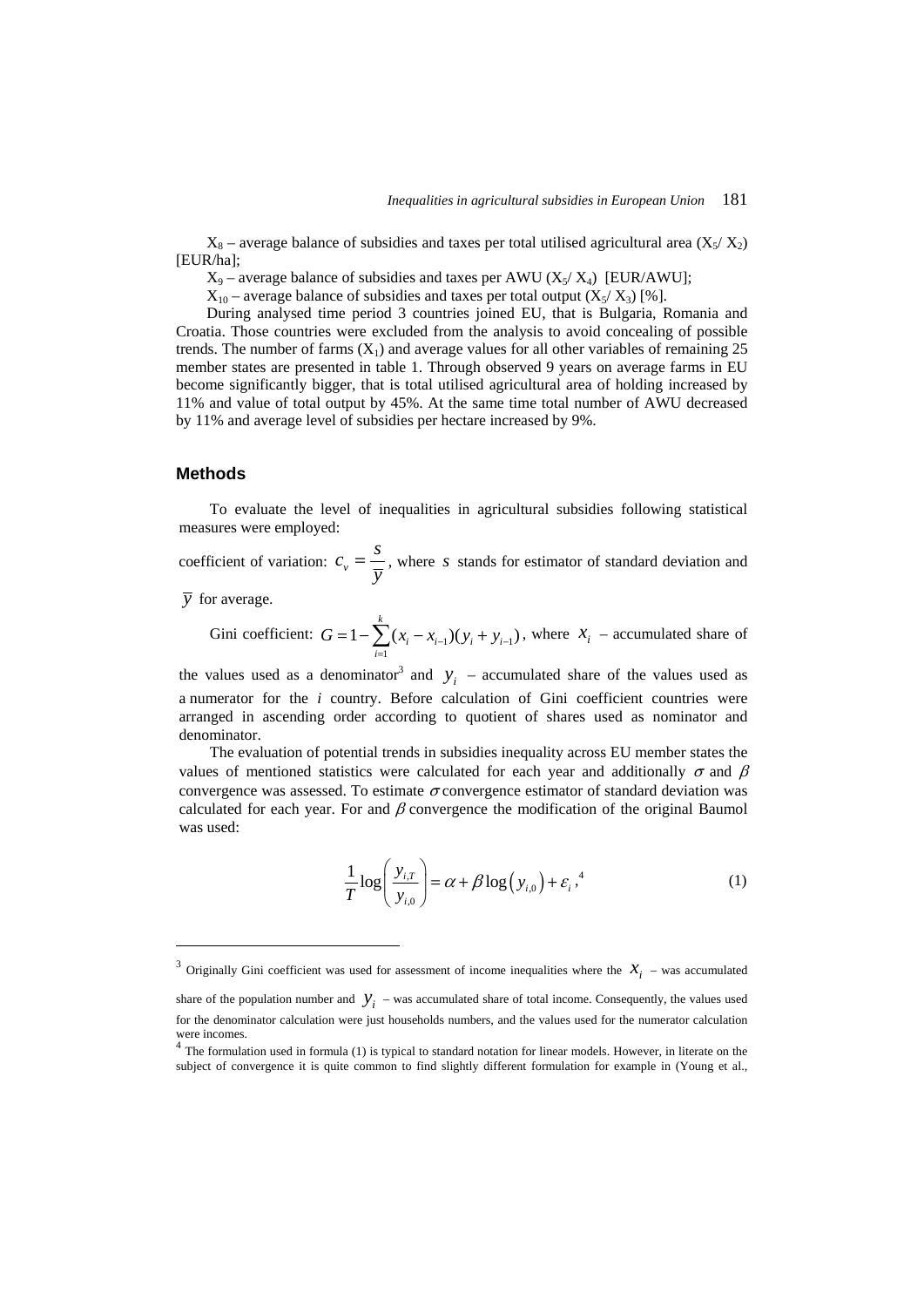where:  $y_{i,0}$  – value of subsidy in member state *i*, starting year of analysed period and  $y_{i,T}$ 

– value of subsidy in member state *i*, ending year of analysed period, *T* – period length, *α* – intercept and  $\beta$  – regression coefficient. If the increase in subsidy is proportionally higher in member states with lower initial level of subsidies β*<*0 should be observed.

All calculations were performed in R, a statistical computing environment (R Core Team, 2016).

# **Results**

 $\overline{a}$ 

Comparison of subsidies per total utilised agricultural area presented in figure 1. suggests, that the differences between countries are very high for both considered years. Nevertheless in 2013 the differences seem smaller, especially observing the level of subsidies in countries which joined EU in 2004.



Fig. 1. Subsidies per total utilised agricultural area [EUR/ha] Source: own calculations, based on FADN data.

On the other hand subsidies per total output presented in figure 2. show relatively high uniformity even in year 2005, except Finland, Ireland and Austria. And, what interesting, the countries which joined EU in 2004 display higher levels than Germany, France or Italy.

2008) following equation can be found:  $\log \left| \frac{y_{i,t}}{y_{i,t-1}} \right| = \alpha - \beta \log (y_{i,t-1})$  $\log\left(\frac{y_{i,t}}{y_{i,t-1}}\right) = \alpha - \beta \log(y_{i,t-1}) + u_i$  $\left(\frac{y_{i,t}}{y_{i,t-1}}\right) = \alpha - \beta \log(y_{i,t-1}) + u$  $\left(\frac{y_{i,t}}{\cdot}\right) = \alpha - \beta \log(y_{i,t-1}) +$  $(y_{i,t-1})$ . The main difference, besides

using for estimation data from to consecutive years, is the minus sign before beta. Because of that in this formulation positive values of beta support convergence, while in the formulation used in this paper it negative beta.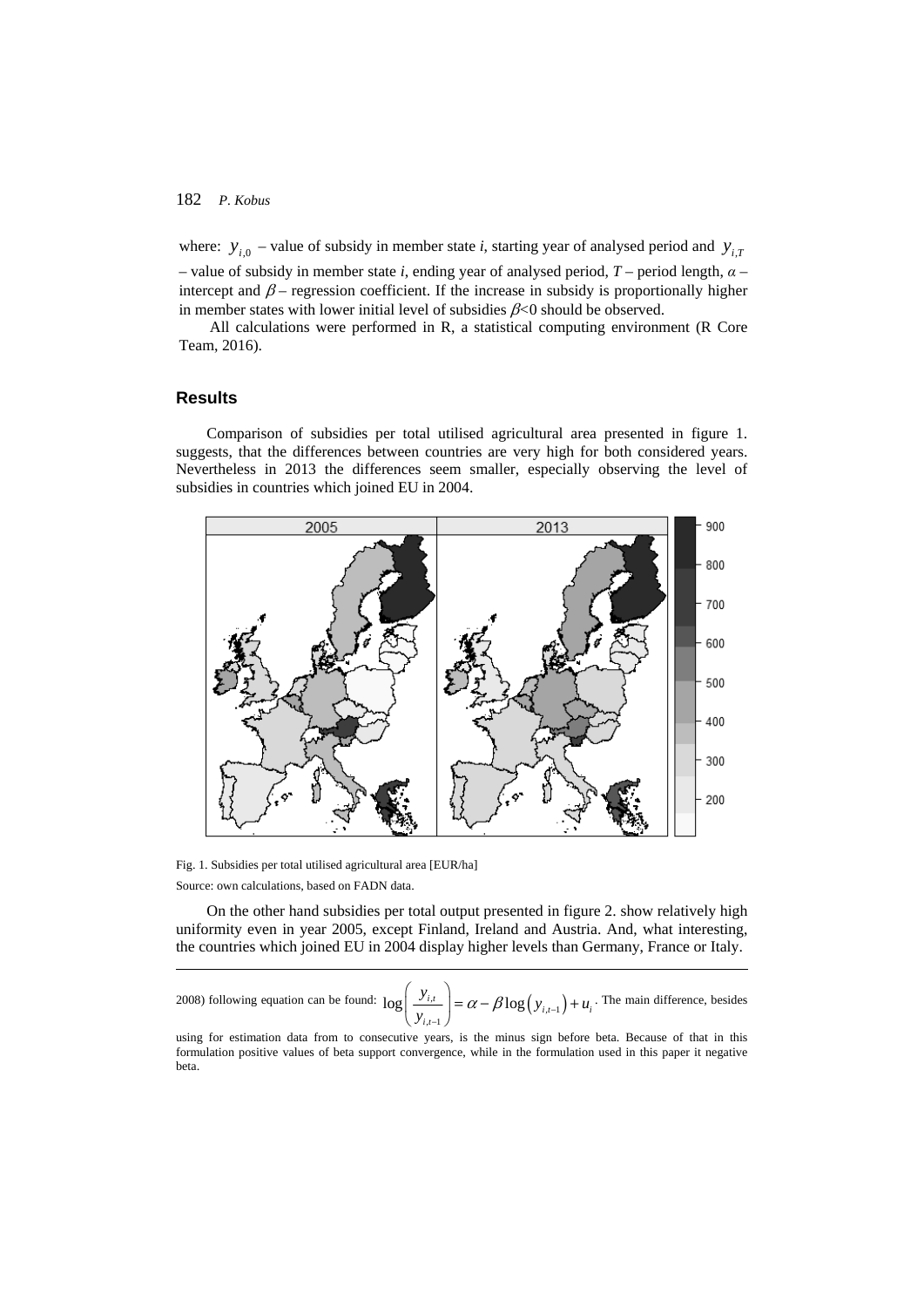

Fig. 2. Subsidies per total output [%] Source: own calculations, based on FADN data.



Fig. 3. Coefficient of variation of subsidies per total utilised agr. area, AWU and total output Source: own calculations, based on FADN data.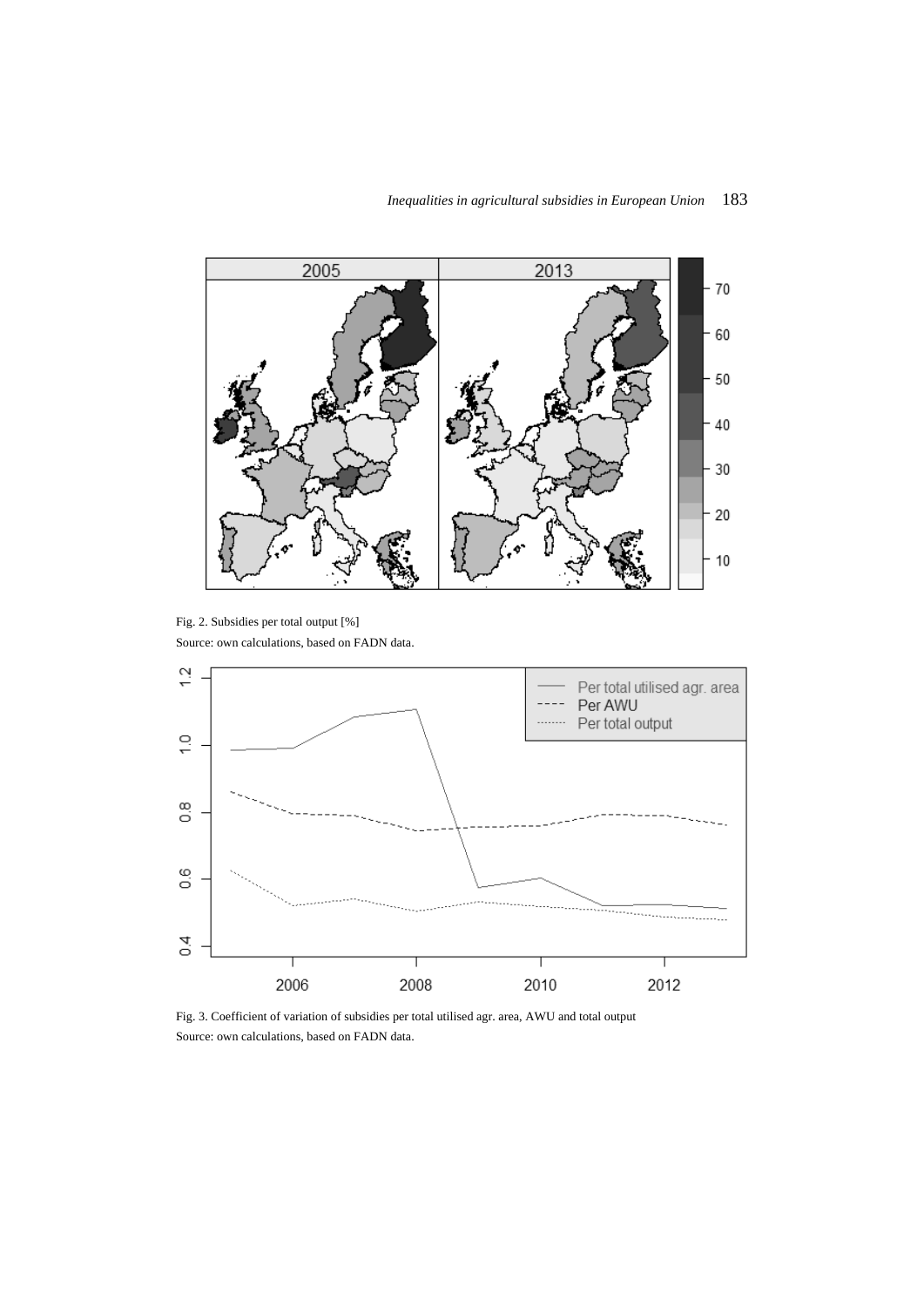Assessment of inequalities in the level of subsidies has been performed separately for the three variables, in which the nominal of level subsidies were divided, respectively by total utilised agricultural area, number of AWU and by total output. As could be expected all three variables show different level of inequality. Results for coefficient of variation presented in the figure 3 confirm, that for the whole period 2005–2013 subsidies per total output have the smallest variation, while for total utilised agricultural area the variability decreased to similar level only since year 2009. The variability of subsides level per AWU showed very small decrease and in year 2013 was still close 0.8.

The result showed in the figure 3. concerned variability of subsidies. It could be argued that in case of high uniformity of subsidies levels measures of variability should be low. Still, the traditional measure of inequalities is popular Gini coefficient. The calculation of it values for three variables representing different formulation of subsidies level allowed comparison of subsidies concentration in relation to utilised agricultural area, labour force and production. Surprisingly the lowest concentration was observed entire time for the utilised agricultural area. Such high difference between rankings produced by variation coefficient and Gini coefficient can be caused by some extreme values of observed variables with very low share in the sum of the denominator values. For example in 2005 subsidies per utilised agricultural area was close to 2200 EUR/ha on Malta when average for whole EU25 was just 325 EUR/ha, during the following years the subsidies for Malta were equal in EUR/ha: 2439, 2790, 3121, 1170, 1380, 1047, 1082, 1055. Consequently those extreme values greatly affected values of variation coefficient. In calculation of Gini coefficient the share of both subsidies and utilised agricultural area is taken into account. Those shares for Malta were in 2005 respectively: 0.0049% and 0.0347%, thus influencing value of Gini coefficient very little in contrast to variation coefficient where all observations had the same weight.

Summarizing the result for Gini coefficient, the inequalities of subsidies level across EU25 during years 2005–2013 were decreasing, with the deepest lessening of 35% observed for subsidies in relation to utilised agricultural area.



Fig. 4. Gini coefficient of subsidies per total utilised agricultural area, AWU and total output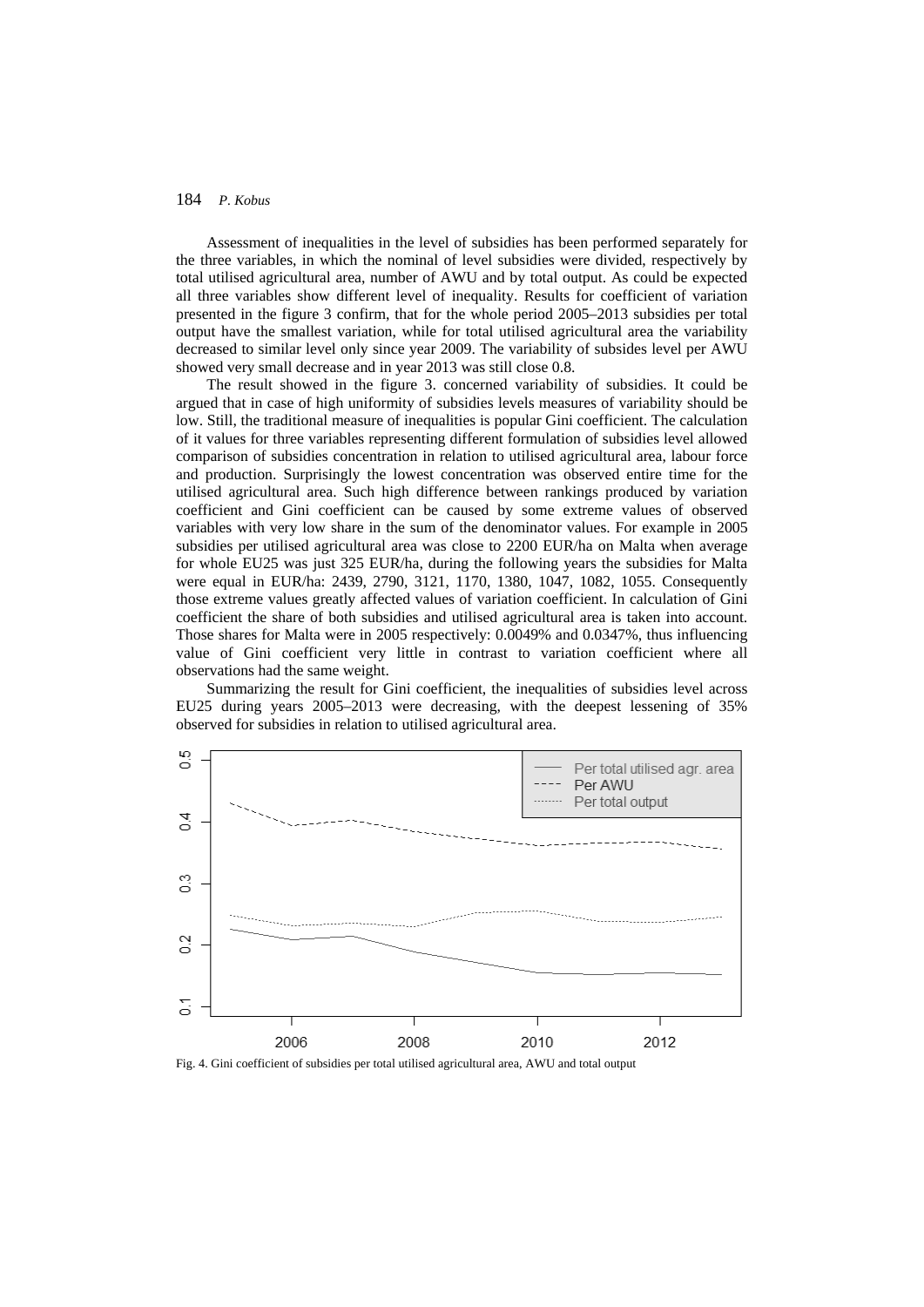Source: own calculations, based on FADN data

To compare trends in inequalities of subsidies level with changes in productivity tables 2 and 3 contain results for 5 variables, additional variables  $X_6$  and  $X_7$  are connected to productivity. Both measures of productivity show that during 9 analysed years there was practically no change in divergence level measured by variation coefficient. Conversely, subsidies level shows quite strong convergence. It is especially true for subsidies per hectare of utilised agricultural area where variation coefficient in year 2013 is almost twice lower than in 2005.

Table 2. Variation coefficients of productivity and subsidies level for EU 25

| Year | $X_6$ | $X_7$ | $X_8$ | $X_9$ | $X_{10}$ |
|------|-------|-------|-------|-------|----------|
| 2005 | 1.163 | 0.831 | 0.985 | 0.861 | 0.626    |
| 2006 | 1.189 | 0.858 | 0.991 | 0.796 | 0.520    |
| 2007 | 1.091 | 0.808 | 1.086 | 0.791 | 0.542    |
| 2008 | 1.140 | 0.801 | 1.108 | 0.745 | 0.504    |
| 2009 | 1.107 | 0.823 | 0.576 | 0.757 | 0.532    |
| 2010 | 1.130 | 0.862 | 0.604 | 0.759 | 0.519    |
| 2011 | 1.052 | 0.856 | 0.520 | 0.794 | 0.507    |
| 2012 | 1.111 | 0.853 | 0.524 | 0.790 | 0.488    |
| 2013 | 1.160 | 0.845 | 0.513 | 0.763 | 0.478    |

Source: own calculations, based on FADN data.

The negative values of  $\beta$  presented in table 3 indicate existence of  $\beta$  convergence for all variables. On the other hand the p-values show that at 5% significance level only subsidies per utilised agricultural area and per labour force size are significant. Furthermore only determination coefficient for  $X_8$  has actually high value supporting claim of strong  $\beta$ convergence only for subsidies per utilised agricultural area.

| Year    | $X_6$     | $X_7$     | $\rm X_8$ | $X_9$     | $X_{10}$  |
|---------|-----------|-----------|-----------|-----------|-----------|
| B       | $-0.0081$ | $-0.0113$ | $-0.0518$ | $-0.0311$ | $-0.0177$ |
| p-value | 0.1004423 | 0.1168155 | 0.0000003 | 0.0147030 | 0.2329500 |
| $R^2$   | 11.3      | 10.35     | 68.98     | 23.23     | 6.13      |

Table 3. Estimated  $\beta$  convergence of productivity and subsidies level for EU 25

Source: own calculations, based on FADN data.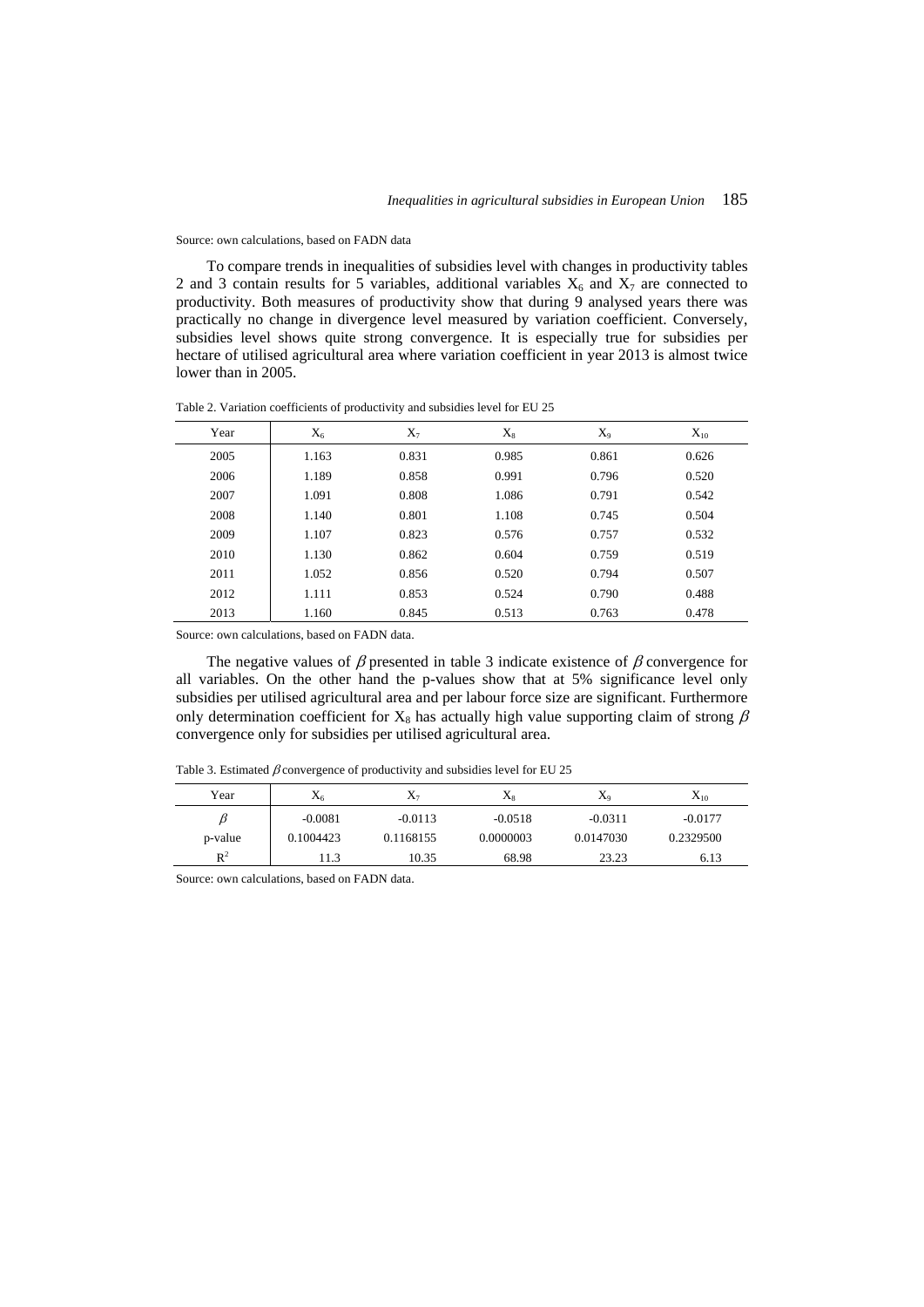

Fig. 5. Estimated  $\beta$  convergence model for subsidies per total utilised agr. area Source: own calculations, based on FADN data.

Detailed data presented at Figure 5 prove, that relatively the highest increase of subsidies per total utilised agriculture area happens in Poland and other countries, which joined EU in 2004, except for Cyprus and Malta. In 2005, Poland was second to last in the level of subsidies per hectare, with lower level only Estonia, in 2013 Poland was 8 from the end, and among the countries with a lower level of subsidy was for the example the United Kingdom.

#### **Conclusions**

The comparisons of subsidies level across member states of the EU-25 in relation to utilised agricultural area, labour force and value of production show, that while for all those measures of subsidies level the reduction of inequalities level could be observed, the real decrease occurred in case of subsidies per utilised agricultural area. With drop of Gini coefficient from 0.23 to 0.15. The reason for the strongest reduction in this case could be attributed to two causes. First of them 2003 reform of the CAP, which introduced direct payments decoupled from current production, with implementation in 2005-07 at the discretion of its member states. The second reason was accession agreement for EU-10N new member states according to it single farm payments in the accession year 2004 for EU-10N started at 25% of the EU-15, with 5% increase each year until the new members receive 100% of EU payments (Cochrane, 2004).

For subsidies per labour force size the reduction of Gini coefficient was similar in absolute terms from 0.43 to 0.36, but in relative terms it was respectively: 35% and 16%. In case of subsidies per production value the changes were minimal, the reduction of Gini